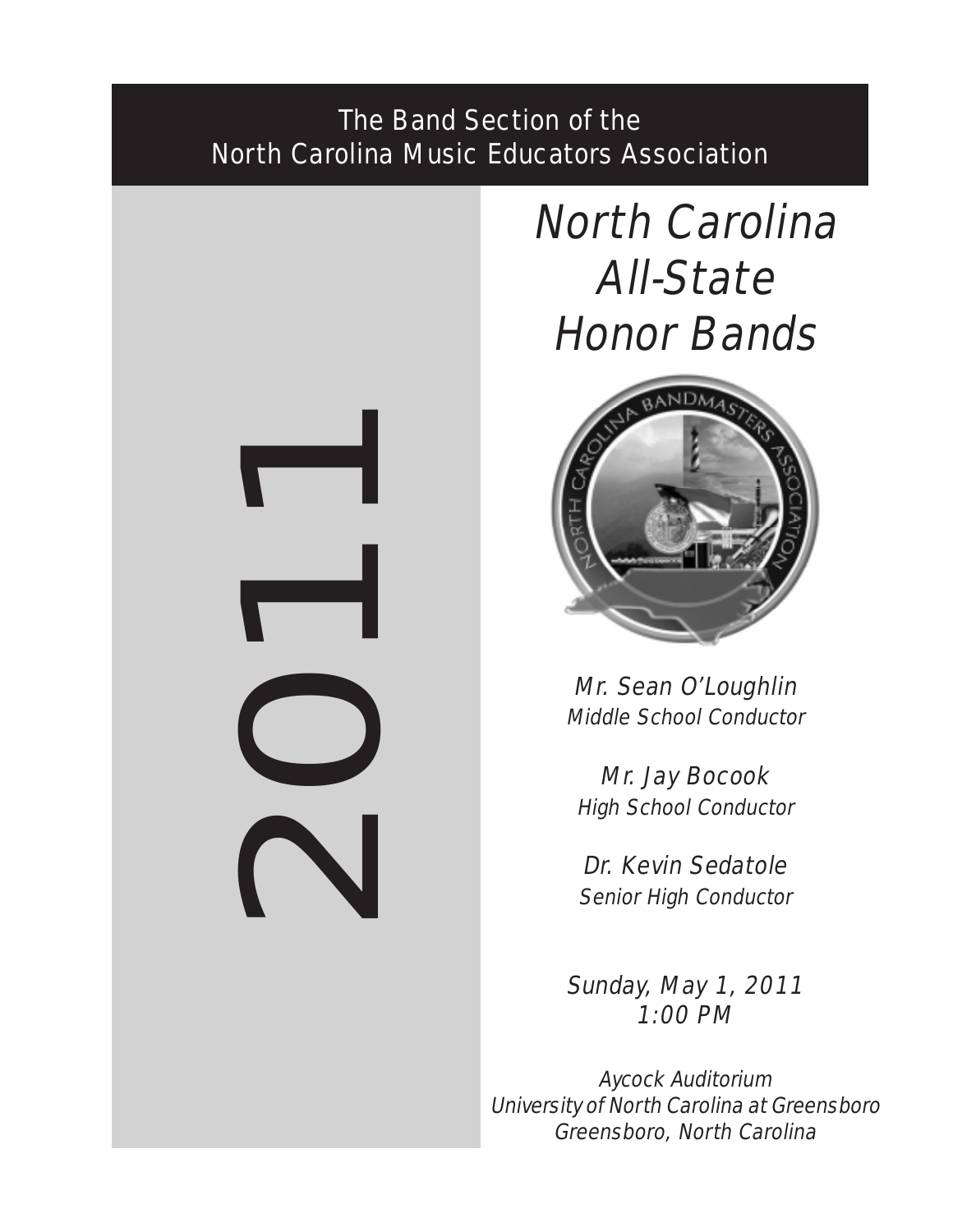# MIDDLE SCHOOL PROGRAM

To be selected from the following:

# Mr. Sean O'Loughlin - Middle School Conductor

Sean O'Loughlin is a fresh voice and a rising name in the music world. Vibrant rhythms, passionate melodies, and colorful scoring characterize his music. Commissions from the Boston Pops Orchestra, the Los Angeles Philharmonic and the Hollywood Bowl Orchestra highlight and showcase his diverse musical abilities. As a conductor, he has led performances with the Boston Pops Orchestra, the Hollywood Bowl Orchestra, the Minnesota Orchestra, the Vancouver Symphony, the Atlanta Symphony, the Baltimore Symphony, the Houston Symphony, and the Seattle Symphony amongst others. He was the assistant conductor and arranger for a production of Sgt. Pepper Live in Las Vegas featuring the band Cheap Trick. O'Loughlin is also the music director and conductor for Cheap Trick's Dream Police Live Show. As an arranger and orchestrator, he has worked with such artists as Natalie Merchant, Chris Isaak, Feist, Blue Man Group, Pink Martini, Brandi Carlile, Belle and Sebastian, The Decemberists, Josh Ritter, Gloria Gaynor and others. The Los Angeles Times calls his orchestrations "...colorful" while adding "...even more dimension..." to the compositions. Daily Variety heralds O'Loughlin's writing as "most impressive" with a "wide range of coloring in the orchestra" that "adds heft and rolling energy". Through his growing number of commissioned and published works, O'Loughlin is excited to continue contributing to the rich history of orchestral and wind band literature. An annual ASCAP Special Awards winner, O'Loughlin was a composition fellow at the Henry Mancini Institute in Los Angeles, and holds composition degrees from New England Conservatory and Syracuse University. Carl Fischer and Hal Leonard publish O'Loughlin's music. O'Loughlin, his wife Dena and daughter Kate reside in Los Angeles.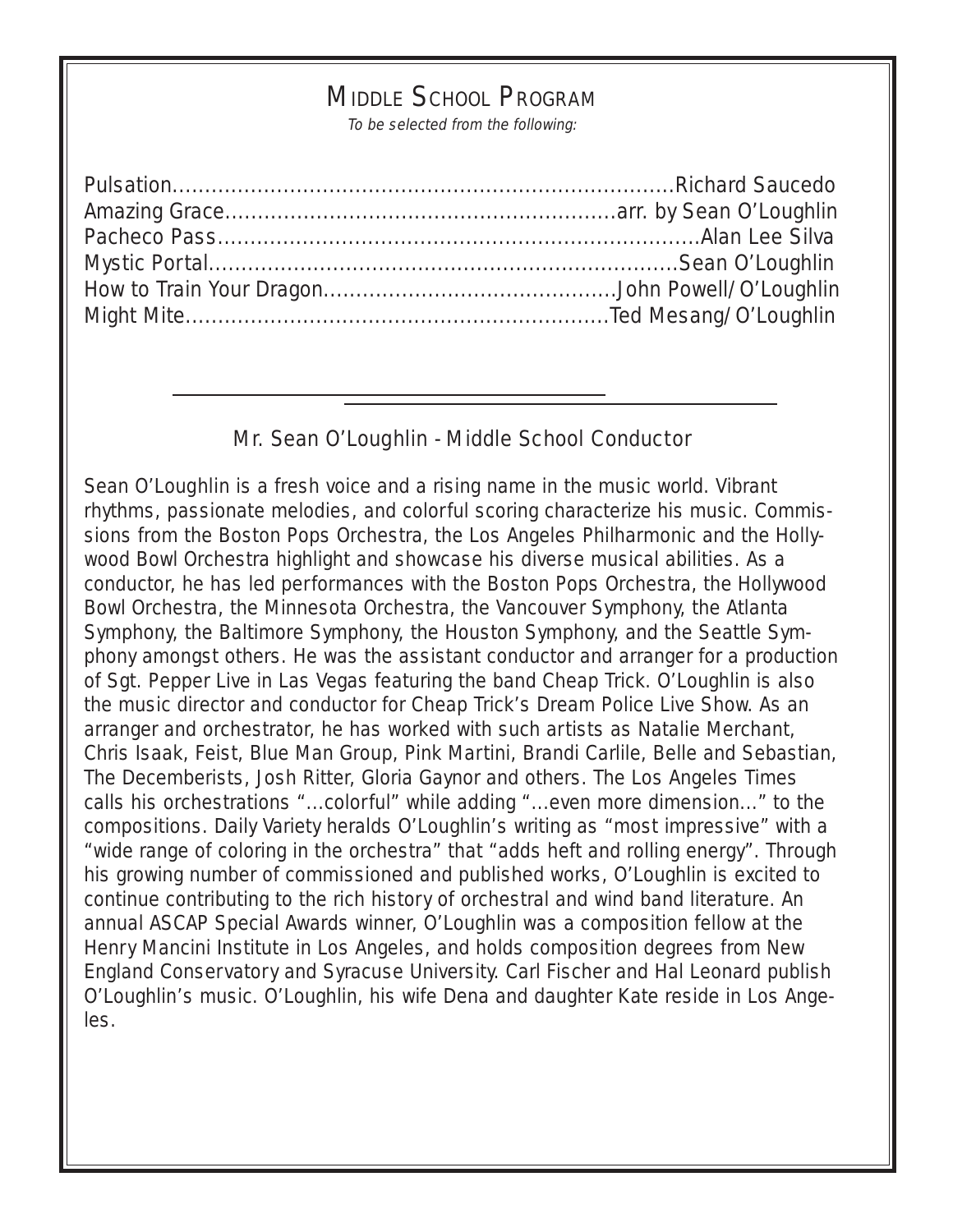# Middle School Honors Band Personnel

#### Flute

Yusheng Zhang, Guy B. Phillips Jessie Huang, Academy at Lincoln Celina Lin, Cape Fear Academy Iris Chong, Jay M. Robinson Sarah Varker, Red Oak Virali Shah. Community House Therese Mendoza, South Charlotte Caroline Sullivan, North Davidson Taylor Styron, Newport Eliza Rosebrock, Cane Creek

# Oboe

Sydney Curtis, Rogers-Herr Kevin Carney, Community House

#### Bassoon

Evan Lowrance, Jefferson Sybilsue Strivelli, North Buncombe

# Clarinet

Melissa Fu, Marvin Ridge Lydia Stocks, Red Oak Gregory Watts, Ligon Caitlin Rogers, Franklin Academy Josh Scargorough, Fred J. Carnage Matt Bent, Red Oak Josh Alley, Meadowlark Claire Heine, McDougle Kirsten Steininger, MacWilliams Erin Collins, Red Oak Leyna Beery, Rockingham County Arjun Patel, Hanes Jay Shin, Davis Drive Akeria Massey, Monroe Margaret Bertoni, Hanes Alberto Cruz, Murray Carly Chambers, Asheville Chelsea Abad, New Bridge Leah LeBaron, Marvin Ridge Raegan Murphy, Hudson

# Bass Clarinet

Sabine Rekeibe, Red Oak Max Robbins, Weddington Jada Roberts, William Lenoir Heather Schriefer, Cane Creek

#### Contra-Bass Clarinet

Brooklyn Faulkner, Central Davdison

#### Alto Saxophone

Jade Deatherage, Newport Allison Chenard, Brawley Perry Currin, Red Oak Grace Gelpi, Guy B Phillips

#### Tenor Saxophone

Sope Eweje, New Bridge Rachel Cohn, Guy B. Phillips

#### Baritone Saxophone

Trey Woodlief, Academy at Lincoln

# Trumpet

Kyle Johnson, Sun Valley Joseph Reid, William Lenoir Lily Hunter, Randolph Chris Sisco, A.L Stanback Nicholas Rodriguez, Paisley Ryan Stikeleather, Cary Christian Audrey Hommes, Smith Erica Gooch, McGees Crossroads Emily Russell, Holly Shelter Charles Hood, Smith Evan DeIvaux, E.B Aycock Chris Suggs, Wendell

# F Horn

Philip Norris, Franklin Academy Lily Douglas, Cane Creek Phillips Clarke, Cuthbertson Thomas Lee, Williston Hayley Russell, Holy Trinity Catholic Blaise Whitesell, Guy B. Phillips Matthew Howard, Ardnt Ryan McLaurin, Mac Williams

# Trombone

Melissa Hagstedt, Marvin Ridge Nathan Rackers, Northern Guilford Robert West, West Alexander Abigale Rich, Hawley Emma Railey, Chowan MacGyver Nethercutt, Red Oak Jacob Padgett, New Bridge Patrick Foray, Cuthbertson Amos Pomp, Guy B. Phillips

#### Euphonium

Wesley Warren, North Davidson Sarah Smith, Asheville Liam Pulsifer, Owen Christian Boyle, South Brunswick

#### Tuba

Dalton Melvin, MacWilliams Ben Laramee, Cuthbertson Philip Sandoval, Meadowlark Scott Mackenzie, MacWilliams Jacob Smith, Morehead City Camden Burr, Mills Park

String Bass

Brodie Heginbotham, Chowan

#### Percussion

Erick Starling, MacWilliams John Weeks, North Guilford Alex Moffe, E.L. Brown Marquis Nelson, MacWilliams

# Mallet

Andrew Zalesak, Martin Morgan Phillips, Morehead City

#### Timpani

Chris Domel, Morehead City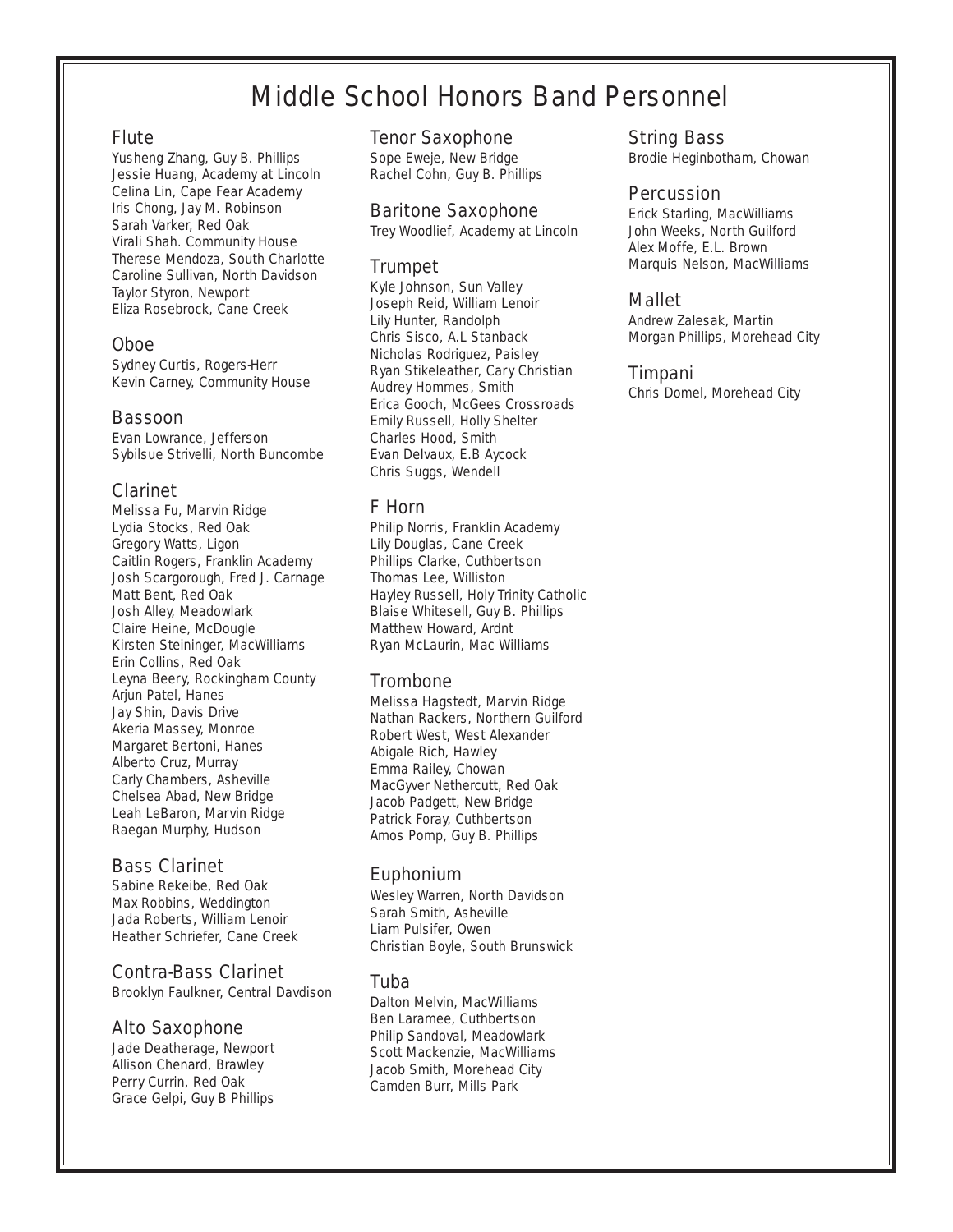# HIGH SCHOOL PROGRAM

To be selected from the following:

# Mr. Jay Bocook - High School Conductor

Jay Bocook is the Director of Athletic Bands at Furman University and a native of Clearwater, Florida. A Furman graduate, he is recognized internationally as a composer, arranger, conductor and educator. Mr. Bocook also holds a Master of Music degree from Northeast Louisiana University. His most recent honor was received from Drum Corps International with induction into the DCI Hall of Fame for his long time work as the music arranger for the Garfield Cadets. Bocook's work has been heard during the 1984 Olympic Games in Los Angeles, the 1996 Centennial Olympic Games in Atlanta and the 2002 Winter Olympic Games in Salt Lake City, Utah. In the summer of 2003, his music transcriptions of noted film composer John Williams were premiered by the U.S. Marine Band in a concert at the Kennedy Center in Washington, D.C. and conducted by the composer. In addition, Mr. Bocook was a contributing arranger to the musical Cyber Jam that opened in London to rave reviews at the Queens Theater. In 1982, Mr. Bocook was appointed director of bands at Furman University where remained until 1989. He has served as Assistant Conductor of the Greenville Symphony Orchestra and remains a principal composer and arranger for Hal Leonard Corporation. He is the music arranger for the eight-time World Champion Garfield Cadets Drum and Bugle Corps. As for his involvement with the Furman Marching Band, Bocook hopes to continue the strong tradition of music making that is synonymous with Furman while empowering the students to create their own legacy. He envisions an organization on the "cutting edge" of the marching world; one that is a quality experience, both musically and visually, for the Furman community.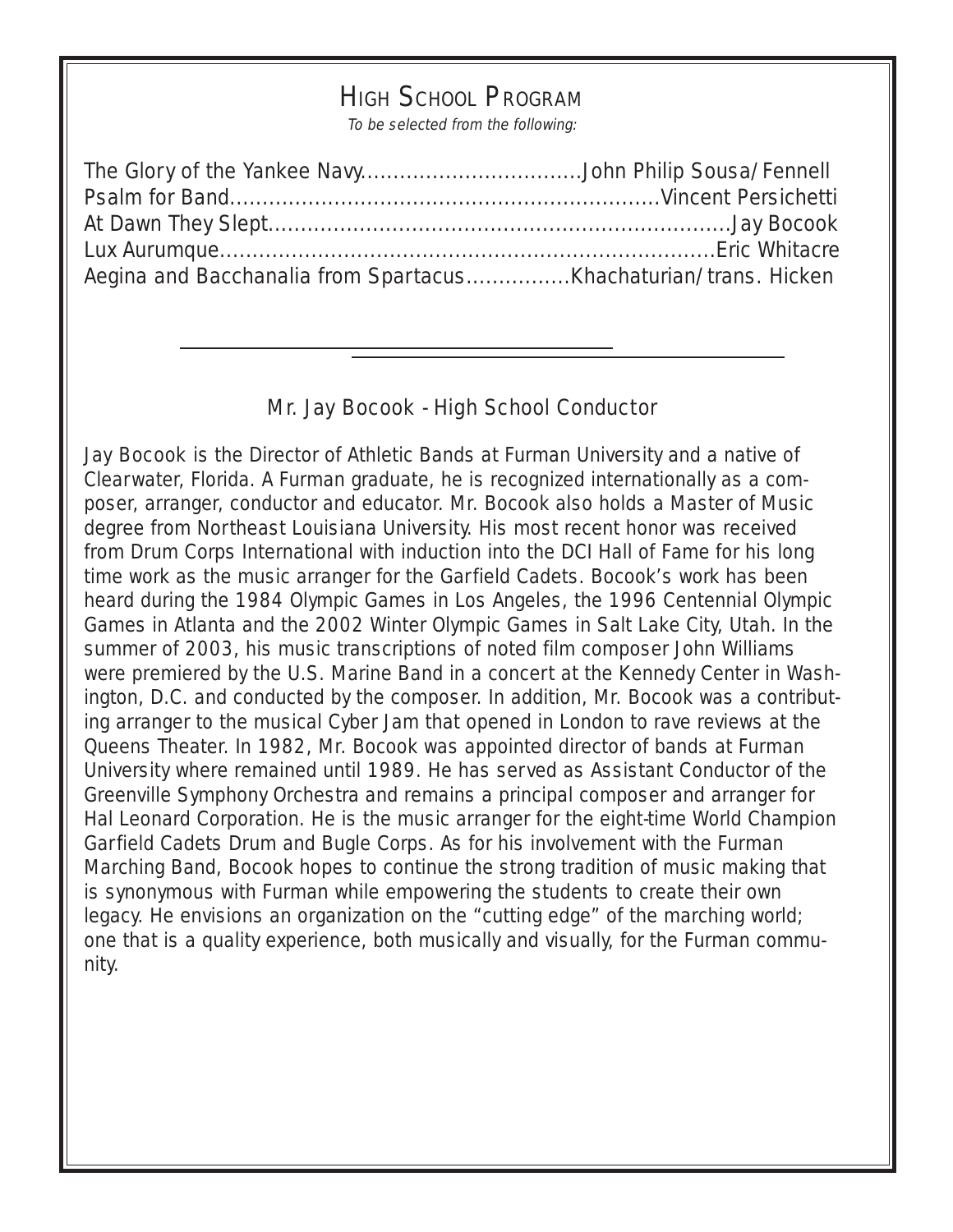# High School Honors Band Personnel

#### Flute

Luke Davis, Ronald Reagan David Cho, Mount Tabor Grace Kim, T. C. Roberson Erina Fujino, The Early College at Guilford Zach Warren, Hickory Grove Christian Will Mercer, Northern Nash Sofia Haley, Cedar Ridge Christy Van Nostrand, Forsyth Country Day Min Koh, Wakefield Anita Patel, RJ Reynolds

#### Oboe

Colby Hathaway, Cuthbertson Morgan Leatherwood, First Flight Kevin Taylor, West Caldwell

#### Bassoon

Michael Fourre, Marvin Ridge Andrew Sledge, West Johnston

# Clarinet

Samuel Sparrow, North Raleigh Christian Academy Allison Flowers, John T. Hoggard Rae-Ling Lee, Ronald Reagan Alex Burnette, A. C. Reynolds Jordain Laird, Marvin Ridge Samantha Frenduto, Cedar Ridge Olivia Jones, Sun Valley Si Qiao Wang, South Mecklenburg Ian McKenzie, Fuquay-Varina Calvin Deng, Enloe Ben Zhang, Mount Tabor Alex Whitehead, Nash Central Daniel Birmingham, Cape Fear Academy Albert Hong, Ardrey Kell Stephanie Austin, Raleigh Charter Lisa Kolpin, South Caldwell Christy Korzen, East Forsyth Steven Lease, Ashley Larissa Wood, A. C. Reynolds Brandon Williams, Leesville Road

# Bass Clarinet

Michael Richards, Wake Forest Rolesville Alex Wilcox, John T. Hoggard Thomas Howerton, Smithfield-Selma Chris Austin, South Caldwell

# Contra-Bass Clarinet

Saif Hassan, Apex

#### Alto Saxophone

Caleb Carpenter, Hickory Ridge Michaela Hinks, Apex Emily Peebles, West Forsyth Tomas Phillips, Southwest Guilford

#### Tenor Saxophone

Jeffrey Hall, Providence Ryan Mulder, Green Hope

#### Baritone Saxophone

Matthew Herman, Bessemer City

# Trumpet

Tomas Nazer, Northwest Cabarrus Lauren Chisdock, A. C. Reynolds Jeremy Sexton, RJ Reynolds Jesse Kulesza, Garner Magnet Greg Jenner, Enloe Blake Targonski, Marvin Ridge Rachel Wiley, Union Pines Jared Tippens, Green Hope Mollie Foster, West Forsyth Michael Lyons, T. C. Roberson Joshua Freeman, Northern Nash Daniel Tucker, Piedmont

# F Horn

Ross Wilhite, Marvin Ridge Erin Welty, West Forsyth Brady Catlett, Terry Sanford Rachel Knierim, Athens Drive Morgan Brazaeu, A. C. Reynolds Matthew McHenry, Middle Creek Lauren Daniel, E.A.Laney Anthony Piedl, South Caldwell

# **Trombone**

Sarah Gage, Lake Norman Adam Vernon-Young, Asheville Henry Foreman, Cape Fear Nathan Tilley, Orange Jasmine McMillan, Brevard Daniel Kane, David W. Butler Jonathan Thompson, Hickory Ridge Will Schierhorn, Asheville Jessica Griggs, Cleveland

# Euphonium

Steven Kosch, Northern Nash Josh Bishop, Nash Central Noah Russ, Alamance Christian Eric Luke, Apex High School

# Tuba

Jesse Garcia, Cape Fear Corey Faircloth, Cape Fear Paul Haarala, R. L. Patton Hannah Seddon, Middle Creek Anthony Sgro, Cuthbertson Patrick McMahon, Havelock

# String Bass

Joey Nuhfer, North Lincoln

#### Percussion

Hunter Langhans, West Craven Solomon Starling, Cape Fear Garrett Mills, North Lincoln Elizabeth Maynard, Andrews

# Mallet

Elise Jaffe, Apex Ryan Weisner, Mount Tabor

# Timpani

Taylor Hampton, Gaston Day School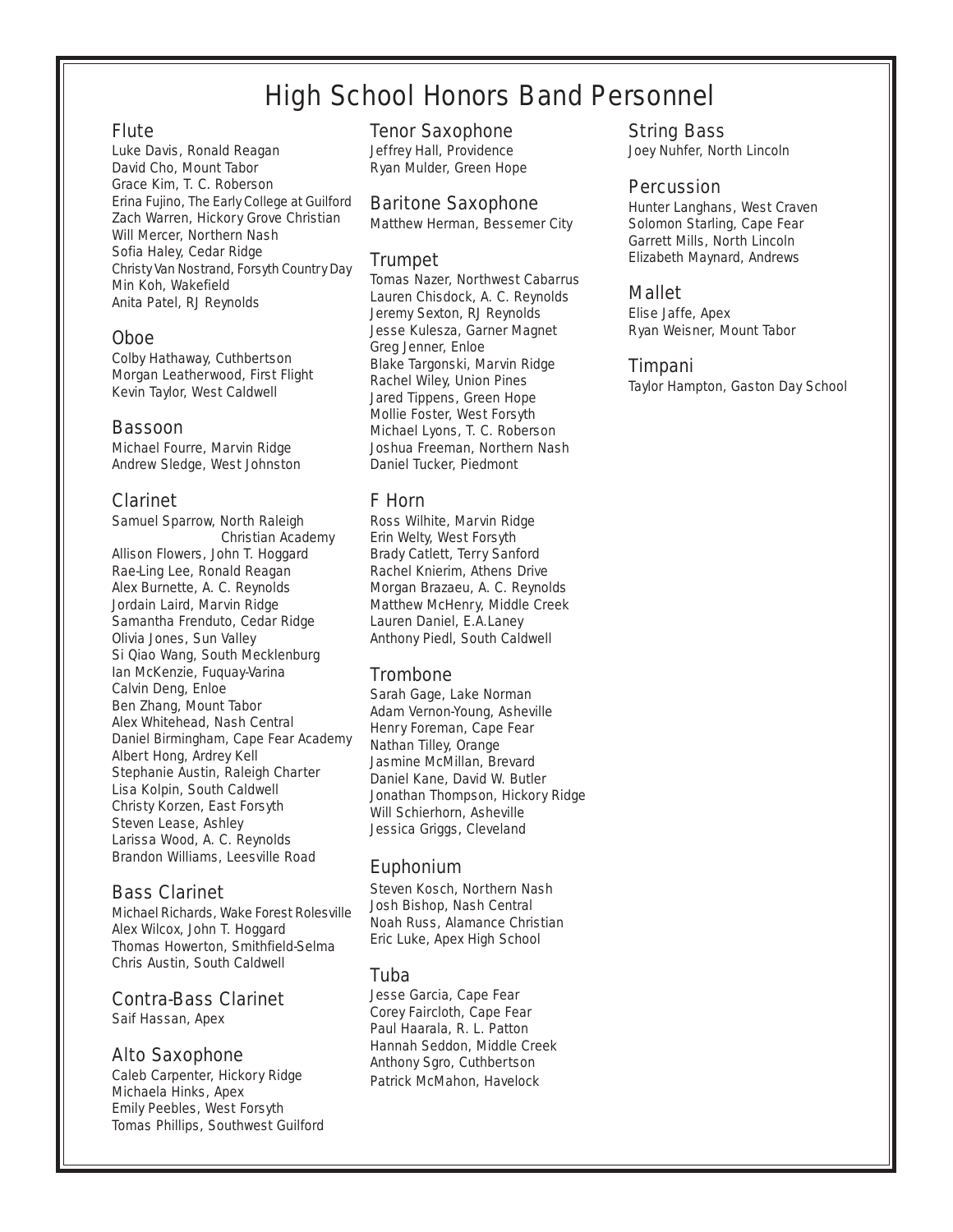# SENIOR HIGH SCHOOL PROGRAM

To be selected from the following:

# Dr. Kevin Sedatole - Senior High Conductor

Kevin Sedatole serves as director of bands, professor of music, and chair of the conducting area at the Michigan State University College of Music. Prior to joining MSU, he was director of bands and associate professor of conducting at Baylor University. Previous to his appointment at Baylor he served as associate director of bands at the University of Texas and director of the Longhorn Band, and as associate director of bands at the University of Michigan and Stephen F. Austin State University. Dr. Sedatole holds both the doctor of musical arts degree and master of music degree from the University of Texas at Austin. He earned his bachelor of music degree from Baylor University. His publications include: One Hundred Years of the Michigan Marching Band, published by the University of Michigan Press; "Michael Daugherty's Niagara Falls: A Conductor's Analysis" and "Gordon Jacob's Music for a Festival: A Conductor's Analysis," both of which appeared in Teaching Music Through Performance in Band; and "Expressive Conducting: What We Should All Know to Be Musical Conductors," which appeared in the Texas Music Educators Association publication, Southwestern Musician. He has conducted performances for the College Band Directors National Association, American Bandmasters Association, Texas Music Educators Association, Michigan School Band and Orchestra Association, and the World Association of Symphonic Bands and Ensembles, as well as performances in Carnegie Hall. He is a member of the College Band Directors National Association, for which he serves as Southwestern Division Vice President, the American Bandmasters Association, the Big 12 Band Directors' Association, the Michigan State Band and Orchestra Association, the Texas Music Educators Association, and the Texas Bandmasters Association. He holds honorary memberships in the Kappa Kappa Psi and Tau Beta Sigma National Band Fraternities, as well as the Phi Mu Alpha Sinfonia Professional Musicians Fraternity.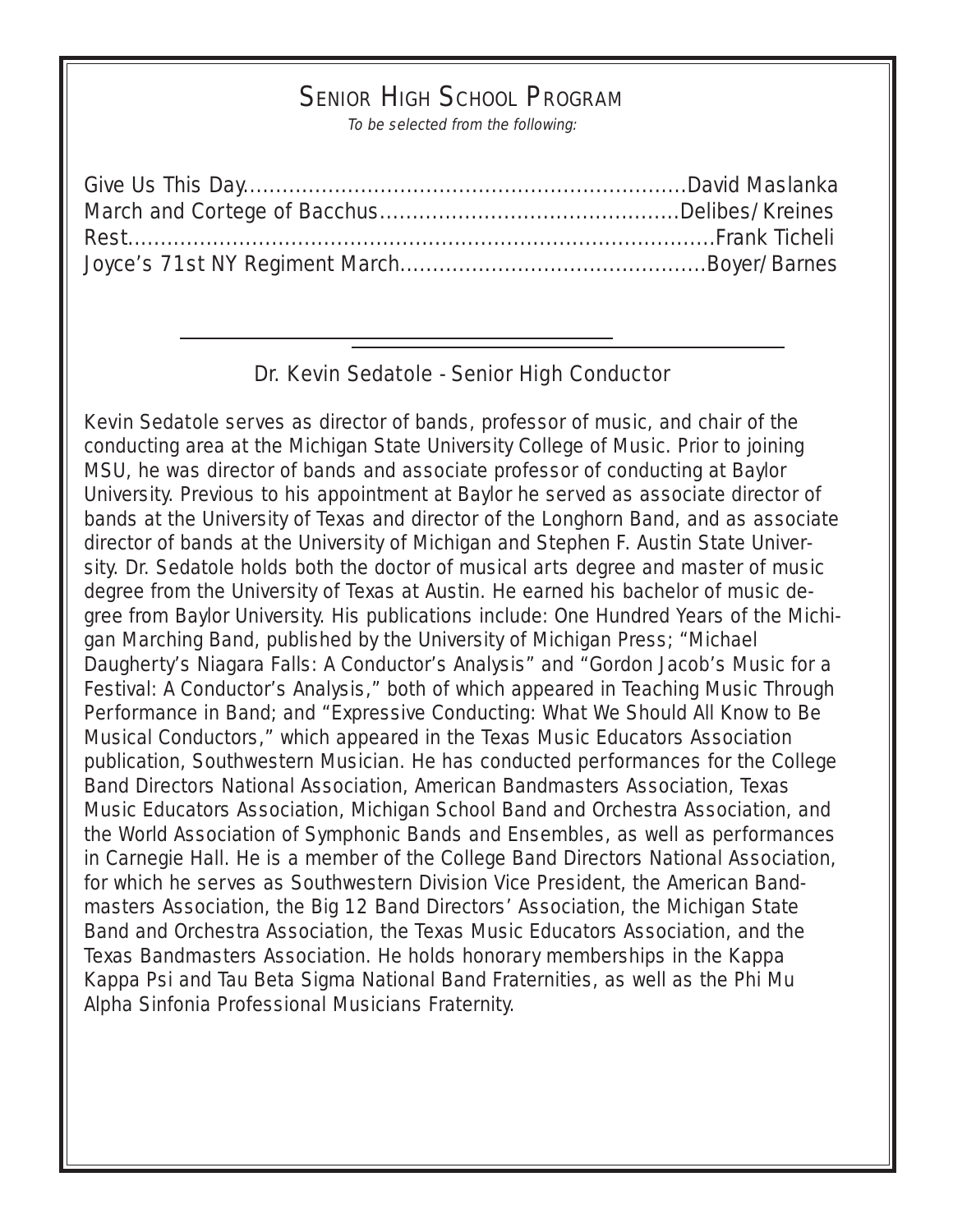# Senior High School Honors Band Personnel

#### **Flute**

Sarah Sullivan, North Mecklenburg Cynthia Clarkson, West Forsyth Juliette Lafargue, New Bern Aubrey Nelson, A.C. Reynolds Katie Smith, Lee County Anna Wirzba, Orange Caroline Lowcher, Manteo Natalie Bader, Athens Drive Sarah Church, Ronald Reagan Julia Price, Northern Guilford

# Oboe

McLain Wilkinson, Forsyth Country Day Katie Michalak, Wakefield

#### Bassoon

Ivy Ringel, Cedar Ridge Michael Elderkin, Leesville Road

# Clarinet

Betsy Unger, Leesville Road Emilie Chen, East Chapel Hill Natalia Sanchez, Gaston Day School Alvin Nugroho, Providence Nocoa Spencer, South Caldwell Amelia Fujikawa, Ardrey Kell Brian Beaman, West Johnston Mitchell Stokes, Athens Drive Victoria Willingham, A.C. Reynolds Li An, Mount Tabor Yu-chin Chan, Enloe Sarah Stephens, Cuthbertson Evan Sears, Independence Quincy Stone, E.A. Laney Julia Boyle, South Brunswick Daniel Luper, A.C. Reynolds Ben Markoch, Athens Drive Erin Connor, Nash Central Jessica Zander, East Davidson Laura Pons, Northern Nash

# Bass Clarinet

Victoria Sloane, Independence Victoria Alston, Northern Nash Eric Lipka, Providence Josh Holder, Western Harnett

# Contra-Bass Clarinet

Tyler Beames, Wakefield

#### Alto Saxophone

Brian Bethea, Northwest Cabarrus Troy Brooks, Polk County Sarah Griffin, Athens Drive Ward Wilson, Davie

#### Tenor Saxophone

Tyler Hill, Mooresville Peter Jamison, Athens Drive

#### Baritone Saxophone

Daniel Collins, West Carteret

# Trumpet

Ryan Petersburg, Athens Drive Taylor Campbell, Alexander Central Nick Pressley, South Point DeAngelo Smotherson, NW Cabarrus Ed Gunther, West Brunswick Trestan Peck, Hendersonville Chris Woolley, Northern Nash Jason Wolonick, Pinecrest Matt Dickson, Panther Creek Henry Goodwin, West Carteret Kyler Zary, J.H. Rose Troy O'Neal, Athens Drive

# F Horn

Brian Speice, Green Hope Kaitlyn Myers, Providence Vance Miller, Croatan Justin Beebe, Watauga Jacob Mulford, T.C. Roberson Elizabeth Gloege, Crest Zachary Miller, West Davidson Tyler Ingram, Terry Sanford

# Trombone

Sean Blye, Cary Scott Ashcraft, Hendersonville David Angell, Ronald Reagan Will Dorsey, Nash Central Joey Ianetta, T.C. Roberson Sam Malitz, David W. Butler John Hare-Grogg, Ashley Sarah Woynicz, Middle Creek Dave Beitzel, Asheboro

# Euphonium

Brett Anderson, North Buncombe Austin Clark, Croatan Grant Credle, Holly Springs Dewey Mullis, Ledford

#### Tuba

Timothy Sale, Swain Jacob Daniel, Union Pines Jacob Mooney, Green Hope Drew Borecky, North Davidson Cesar Bernal, Athens Drive Joseph DeChristina, Concord

String Bass Dylan McKinney, T.C. Roberson

#### **Percussion**

Matt Paulson, T.C. Roberson Mike Hopkins, Enloe Matthew Avery, South Point Kevisha Jones. Cape Fear

# Mallet

Eli Helms, Ashley Andrea Lane, Northern Guilford

#### Timpani

Austin Palmer, Havelock